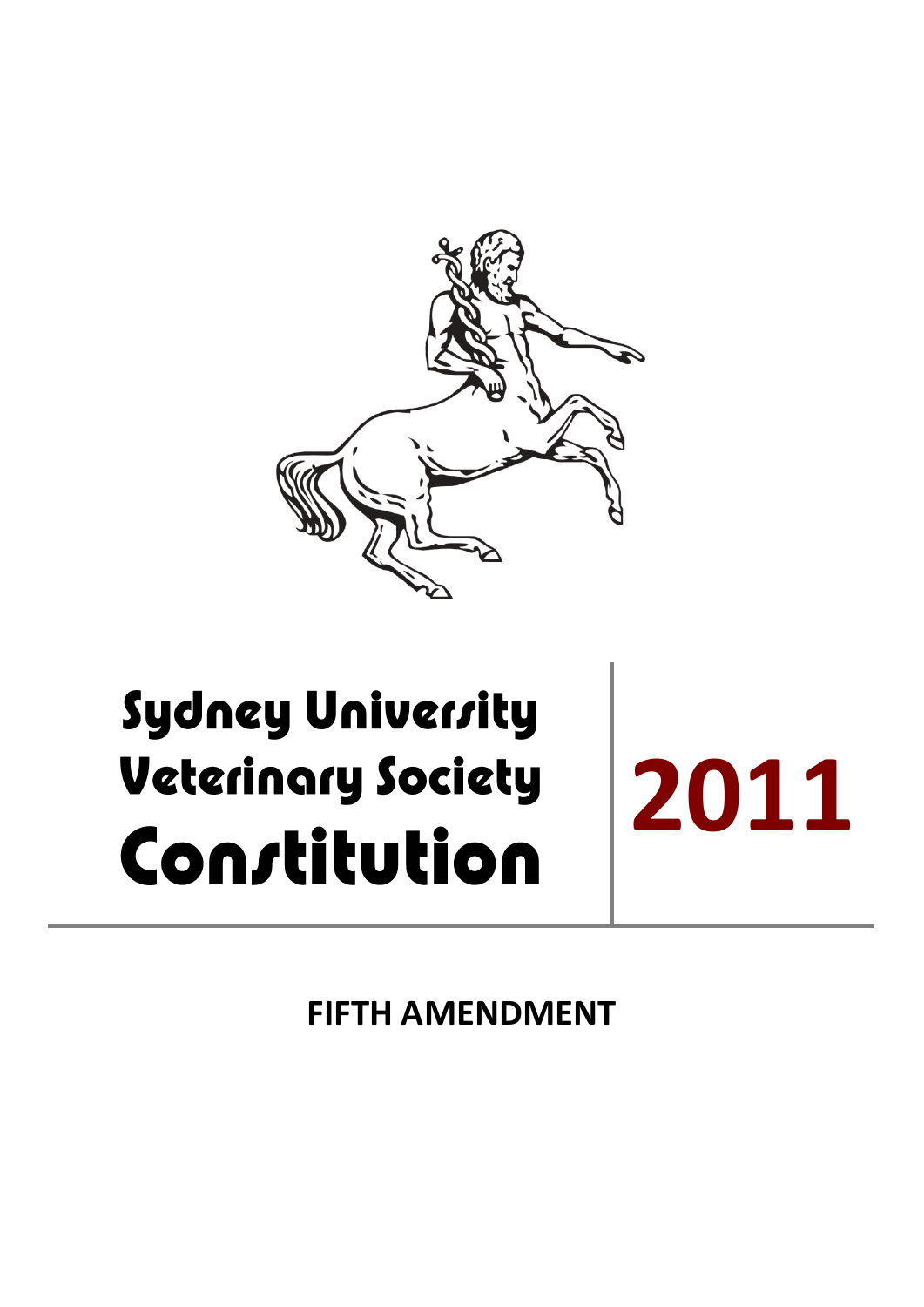## **Contents**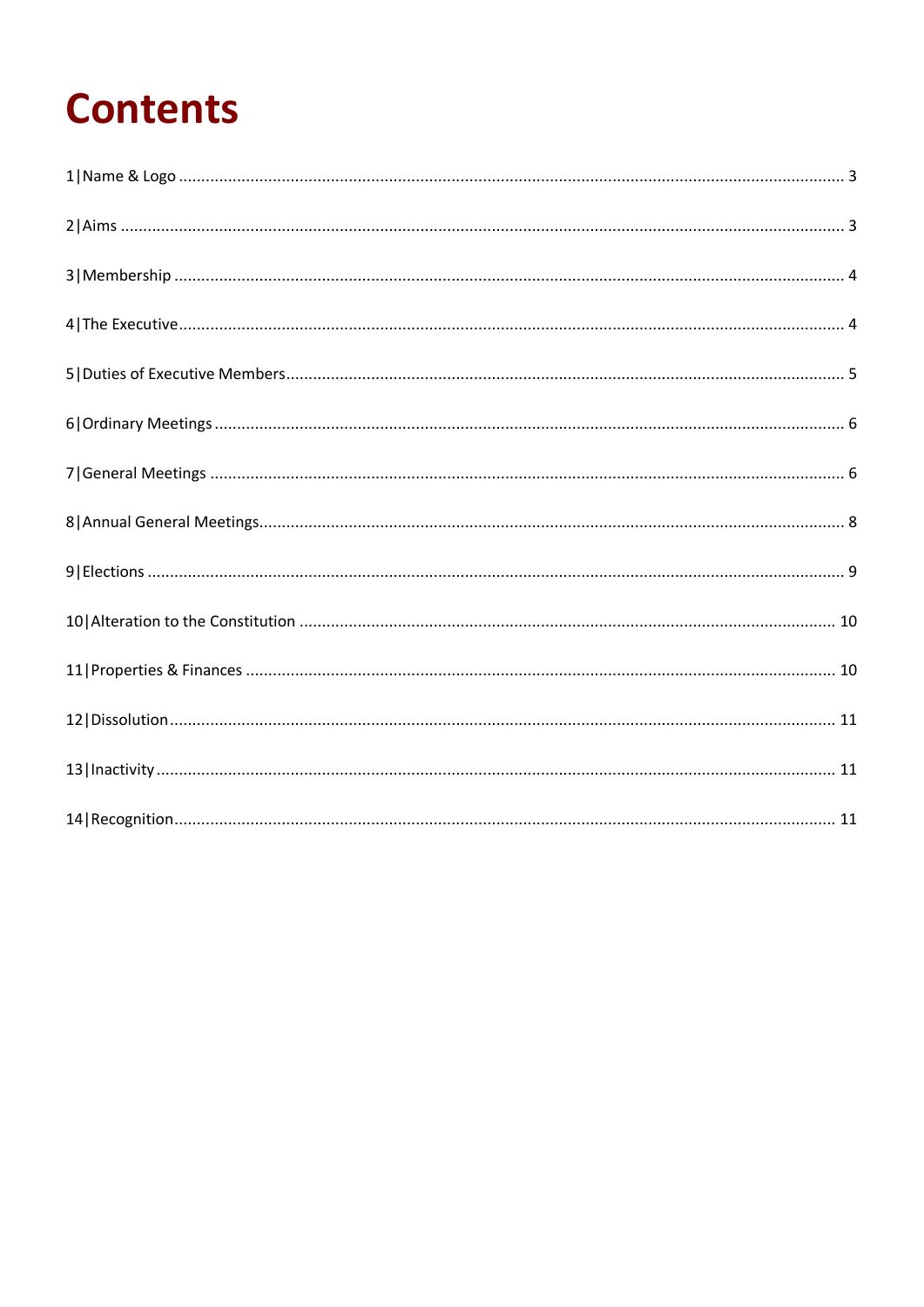# <span id="page-2-0"></span>**1|Name & Logo**

- **1.1** The Society shall be called the Sydney University Veterinary Society, hereinafter called the Society.
- 1.2 The Centaur shall represent the Society as the official mascot. Its depiction on Society-affiliated events and/or documentation as the logo should be reserved for those of or approved by the Executive.

# <span id="page-2-1"></span>**2|Aims**

#### **2.1 The aims of the Society shall be to:**

- a) Provide a common meeting ground for the graduates and undergraduates of the Faculty of Veterinary Science
- b) Promote the intellectual culture of its members by means of reading of the papers, delivery of lectures, debates, excursions, etc.
- c) Secure the co-operation of graduates and undergraduates in furthering the interests of the profession
- d) Provide a range of social events to promote cohesion within the faculty

#### **2.2 The Society shall undertake the following activities to achieve its aims:**

- a) Organise and promote regular social activities to be held both on and off campus
- b) To contribute to the discussions and faculty decisions that concern the student body of the Faculty of Veterinary Science
- c) To act as a point of contact and a source of information for students by being contacted through email, phone and open office.
- d) Organise intellectual events and stimulate discussions by arranging for guest speakers to be present at social events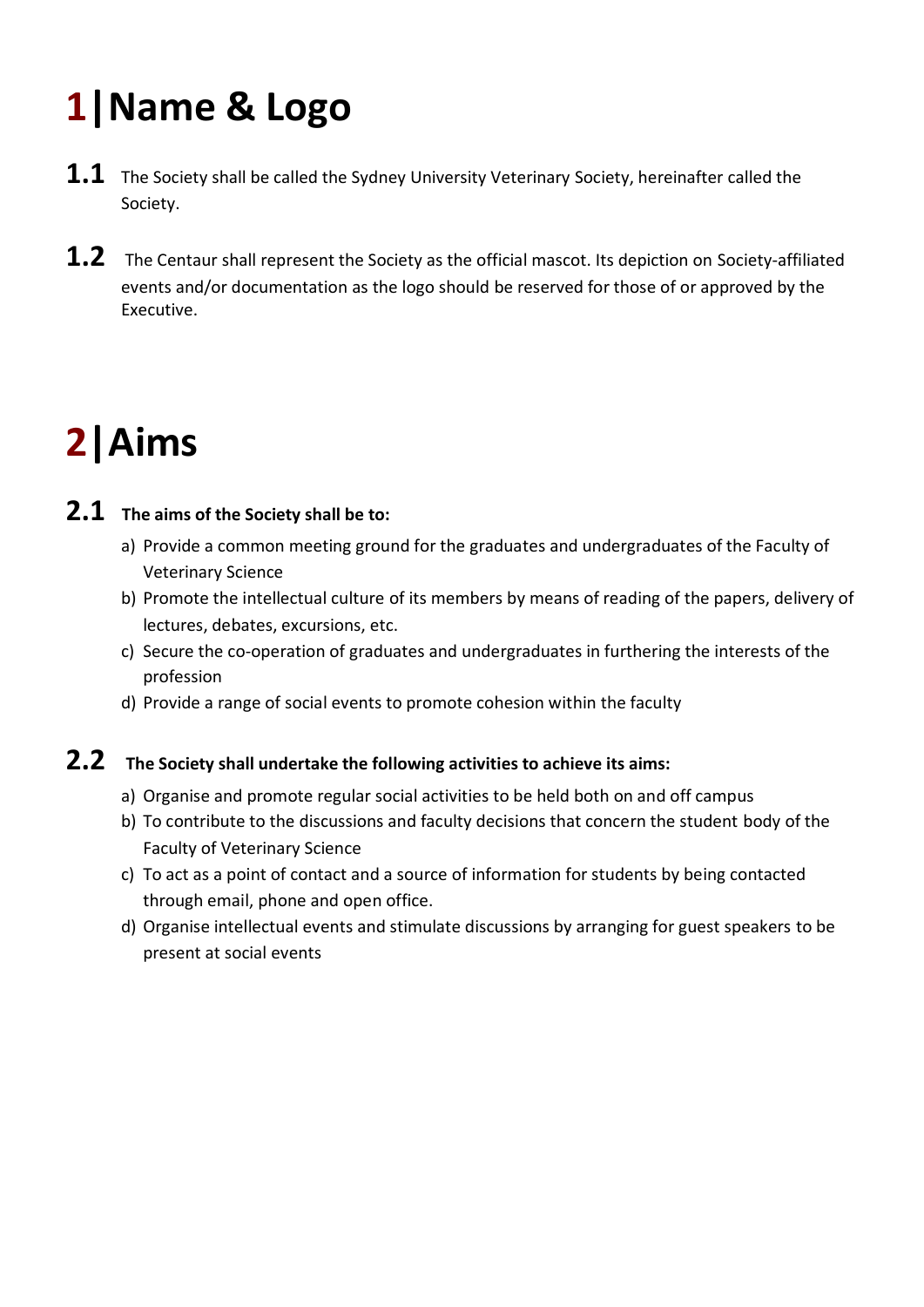# <span id="page-3-0"></span>**3|Membership**

#### **3.1 The following classes of people shall be eligible for membership:**

- a) The members of the Staff of the Faculty of Veterinary Science shall be honorary members.
- b) Graduates of the Sydney University in Veterinary Science.
- c) Undergraduates in the Faculty of Veterinary Science.
- d) Such other persons as may be nominated by the Executive Committee and approved by the Society, but only on an annual basis.
- **3.2** Upon payment of a subscription fee, a person shall be deemed a Lifetime Member of the Society unless otherwise indicated by the Society, and henceforth be bound by this Constitution. The subscription fee should be paid to the Society directly.
- **3.3** The subscription fee for membership shall be \$80. This may be altered under the direction of the elected executives if there is an associated increase or decrease in the cost of producing membership cards or any additional benefits that arise with the membership.

# <span id="page-3-1"></span>**4|The Executive**

- **4.1** The Society shall have an Executive consisting of:
	- a) A President
	- b) Two Vice Presidents one male and one female
	- c) A Secretary
	- d) A Treasurer
	- e) An Assistant Treasurer
	- f) An Animal and Veterinary Bioscience Representative
	- g) 3-6 Keg Representatives
- **4.2** The Executive shall have the power to manage the Society in accordance with the Constitution
- **4.3** Attendance of Executive members at all meetings is obligatory. Any Executive member that does not attend three consecutive meetings without leave can be dismissed from the Executive by a two-thirds majority vote
- **4.4** All Executives must be members of the University of Sydney Union
- **4.5** All Executives must be members of the Society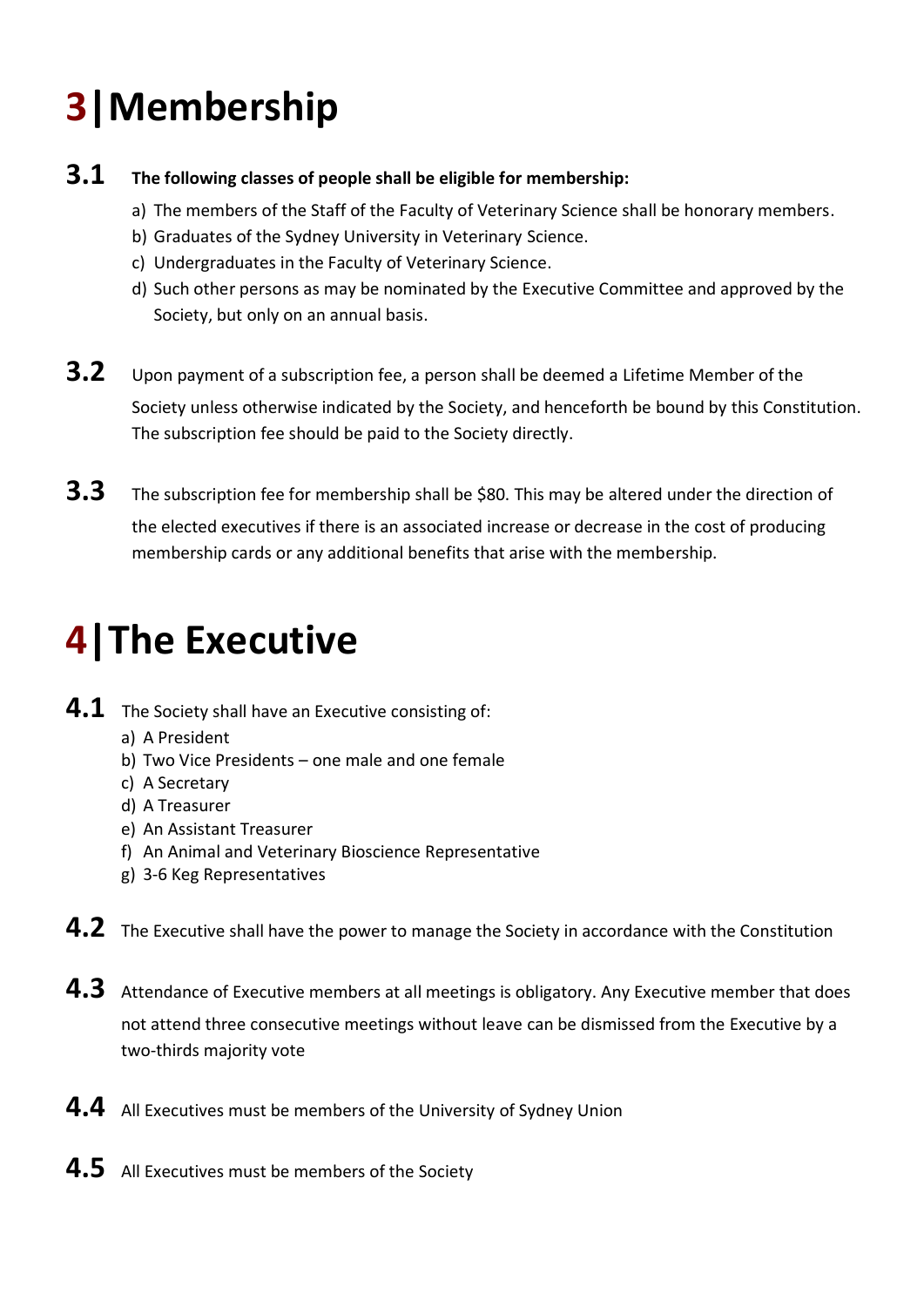## <span id="page-4-0"></span>**5|Duties of Executive Members**

#### **5.1 The President shall:**

- a) Plan the Societies activities in consultation with the Executive
- b) Liaise with the Executive and any committees formed by the Society
- c) Ensure an adequate handover including any documents and materials to the following Executive

#### **5.2 The Vice Presidents shall:**

- a) Deputise for the President
- b) Be responsible for the merchandise department
- c) Promote the Centaur and coordinate work on the Centaur publication on campus.
- d) Maintain and seek sponsorship

#### **5.3 The Secretary shall:**

- a) Conduct the correspondence of the Society
- b) Book meeting rooms for the Society
- c) Keep minutes of the proceedings of all society meetings
- d) Maintain the records and document of the Society
- e) Maintain a list of current members, in accordance with University of Sydney Union Guidelines
- f) Maintain the Society's registration with the University of Sydney Union
- g) Ensure that actions taken by the Executive abide to the Society's Constitution

#### **5.4 The Treasurer shall:**

- a) Maintain the Society's finances in accordance with the Treasurers Handbook produced by the Clubs and Societies office of the University of Sydney Union.
- b) Present to the Annual General Meeting of the Society a report detailing the financial activity and status of the Society.
- c) Ensure an adequate handover including any documents and materials to the following Executive

#### **5.5 The Assistant Treasurer shall:**

a) Deputise for the Treasurer

#### **5.6 The Animal and Veterinary Bioscience Representative shall:**

- a) Promote the Society to students in the Bachelor of Animal and Veterinary Bioscience degree and act as a liaison between the Executive and Animal and Veterinary Bioscience students
- b) Assist in the planning and throwing of social events for members in liaison with the Keg representatives

#### **5.7 The Keg Representatives shall:**

- a) Assist in the planning and throwing of social events for members
- b) Deputise for the Executive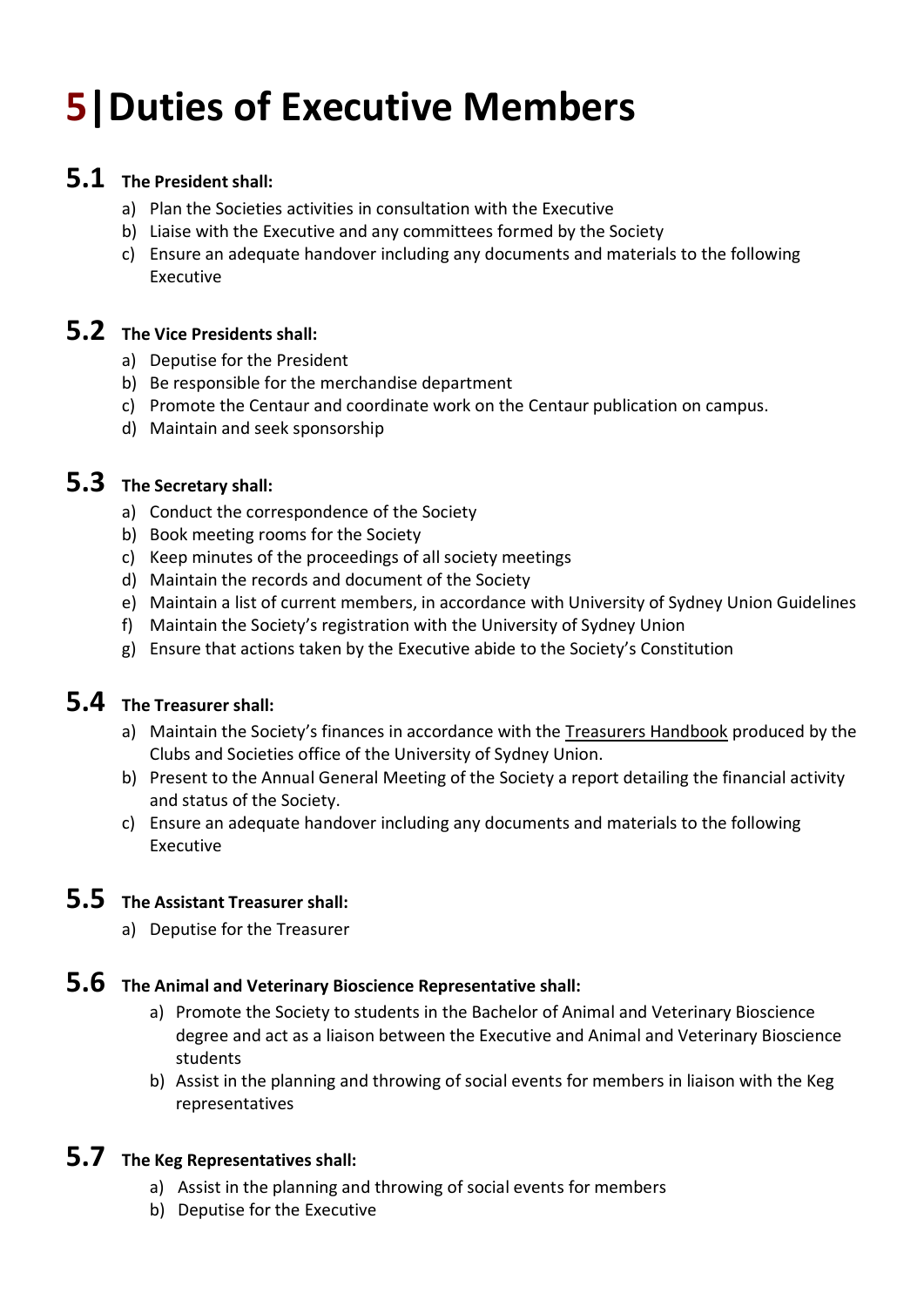# <span id="page-5-0"></span>**6|Ordinary Meetings**

**6.1** There is no requirement for Ordinary Meetings to be held by the Society

### <span id="page-5-1"></span>**7|General Meetings**

- **7.1** General meetings are modified by the society to comprise a meeting whereby only the members of the Executive committee are to attend.
- 7.2 The affairs of the Society shall be managed by the Executive Committee, the members of which shall comprise the President, the Vice Presidents, the Honorary Secretary, and the Honorary Treasurer, Assistant Treasurer, Animal and Veterinary Bioscience Rep and Keg Reps.
- **7.3** The Executive Committee shall meet at least twice each semester at such time and place as is decided by the President and Honorary Secretary
- 7.4 The Executive Committee shall meet within four days of the receipt of written request signed by two members of such Committee
- 7.5 The President shall preside at all meetings of the Executive Committee. In his/her absence, a Chairman shall be appointed by the other members.
- 7.6 The Executive Committee shall not proceed with any business unless at least five members be present.
- **7.7** The various committees elected at the AGM (i.e. ball committee and halfway dinner committee) shall manage such functions or matter for which they are elected as designated by the name of such committee. They should submit to the Executive committee for approval.

#### **7.8 The agenda for an Executive Meeting shall be:**

- 1. Opening and Welcome
- 2. Apologies and Leaves of Absence
- 3. Minutes of the Previous Meeting
- 4. Business arising from the Minutes
- 5. Correspondence
- 6. Motions on Notice
- 7. Reports of Executive members
- 8. Other Reports
- 9. General Business
- 10. Date of Next Meeting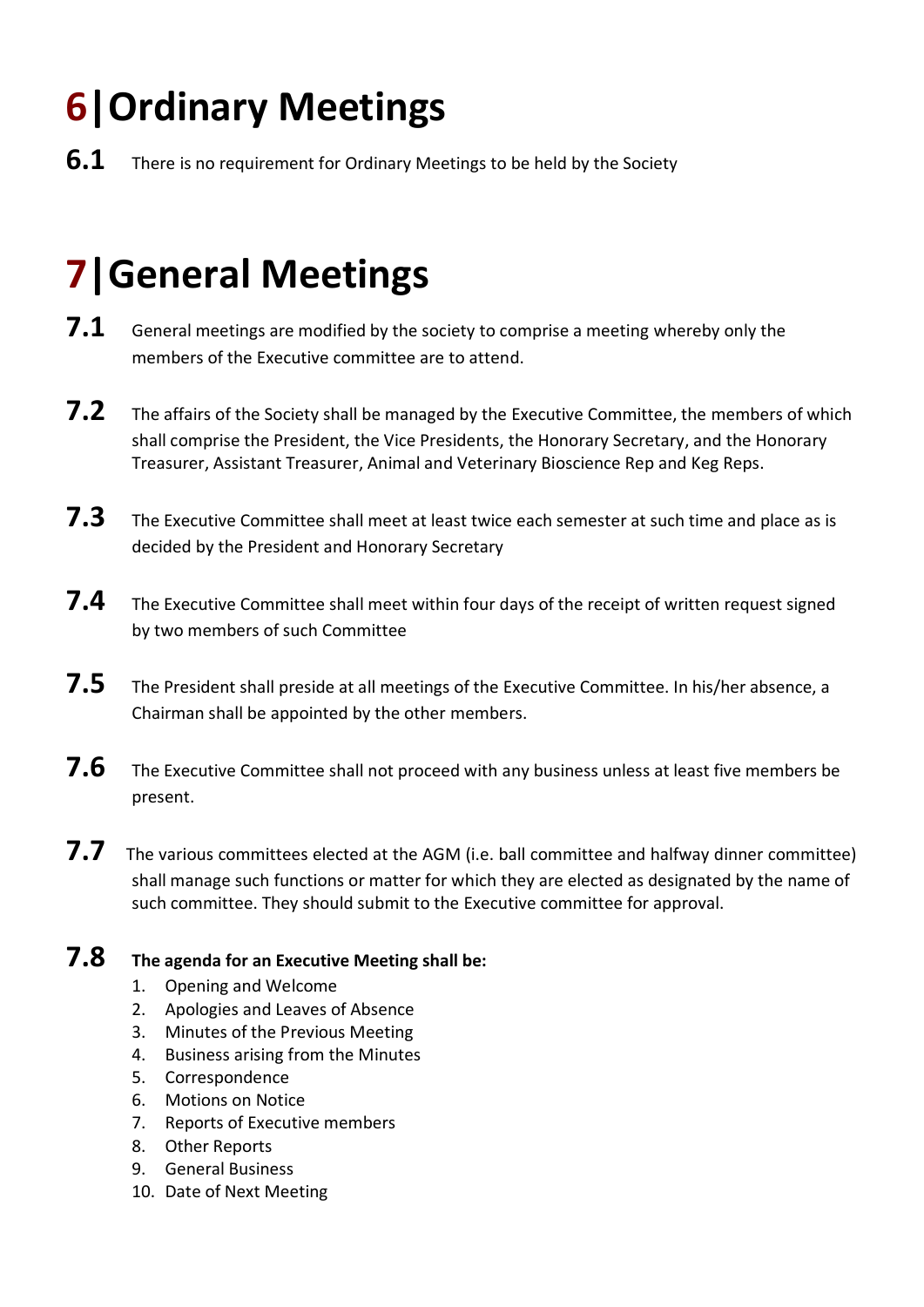#### **7.9 The Executive Meeting of the Society has the following powers:**

- a) To carry out all duties as directed by this Constitution
- b) To make decisions and organise activities on behalf of the members of the Society
- c) To pass all accounts for payment
- d) Amend the Constitution
- e) Dismiss any Executive members under Section 4.3 of the Constitution and have the powers to fill any vacancies of the Executive
- f) Determine the use of the finances and other assets of the Society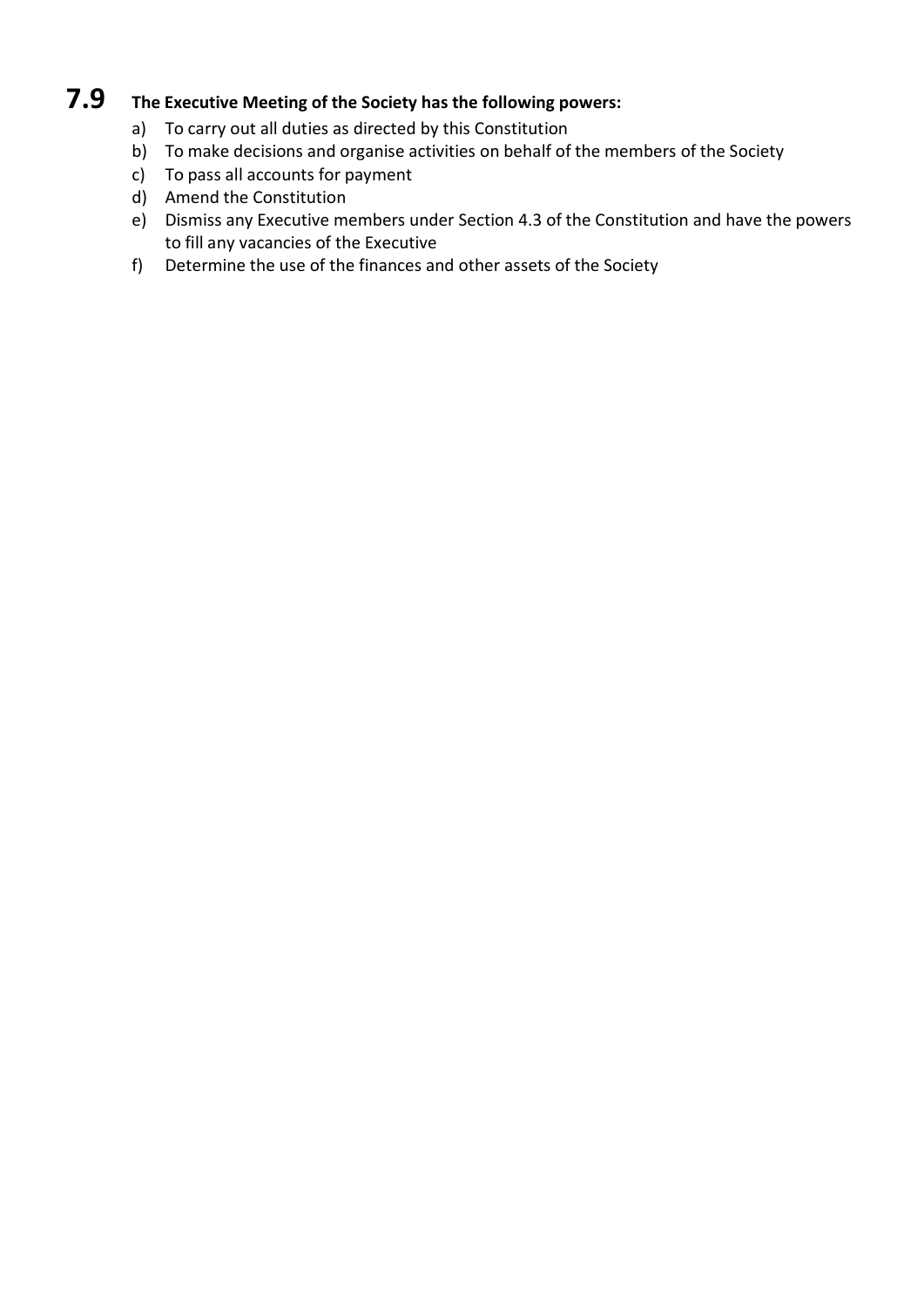# <span id="page-7-0"></span>**8|Annual General Meetings**

- 8.1 Beginning in 2010, the Annual General Meeting shall be held in September each year.
- **8.2** The Annual General Meeting shall be convened for the following purposes
	- a) to receive a report and statement of accounts for the preceding financial period
	- b) to elect an Executive for the ensuing term
	- c) to transact any other business notice of which shall be duly submitted to the Secretary
- 8.3 The Secretary shall give at least fourteen (14) days notice of the time and place of the Annual General Meeting in one of the recognised publications of The University of Sydney Union and on the Society notice board and, if possible, by a mail-out to all members (a mail-out is understood to include communication by e-mail).
- **8.4** The Annual General Meeting shall be held between the nine hundred hours (9 AM) and twentyone hundred hours (9 PM) at a place on a Campus of the University of Sydney during semester (teaching period, Weeks 1-13). The Annual General Meeting shall be chaired by the President or an Executive Member not standing for election to any position.

#### **8.5 The agenda for the Annual General Meeting shall include:**

- 1. Opening and Welcome
- 2. Apologies and Leaves of Absence
- 3. Minutes of the Previous Meeting
- 4. Business arising from the Minutes
- 5. Correspondence
- 6. Motions on Notice
- 7. Annual Reports
	- a. President
	- b. Treasurer
	- c. Secretary
	- d. Other Executive Members
- 8. Election of the Executive
- 9. General Business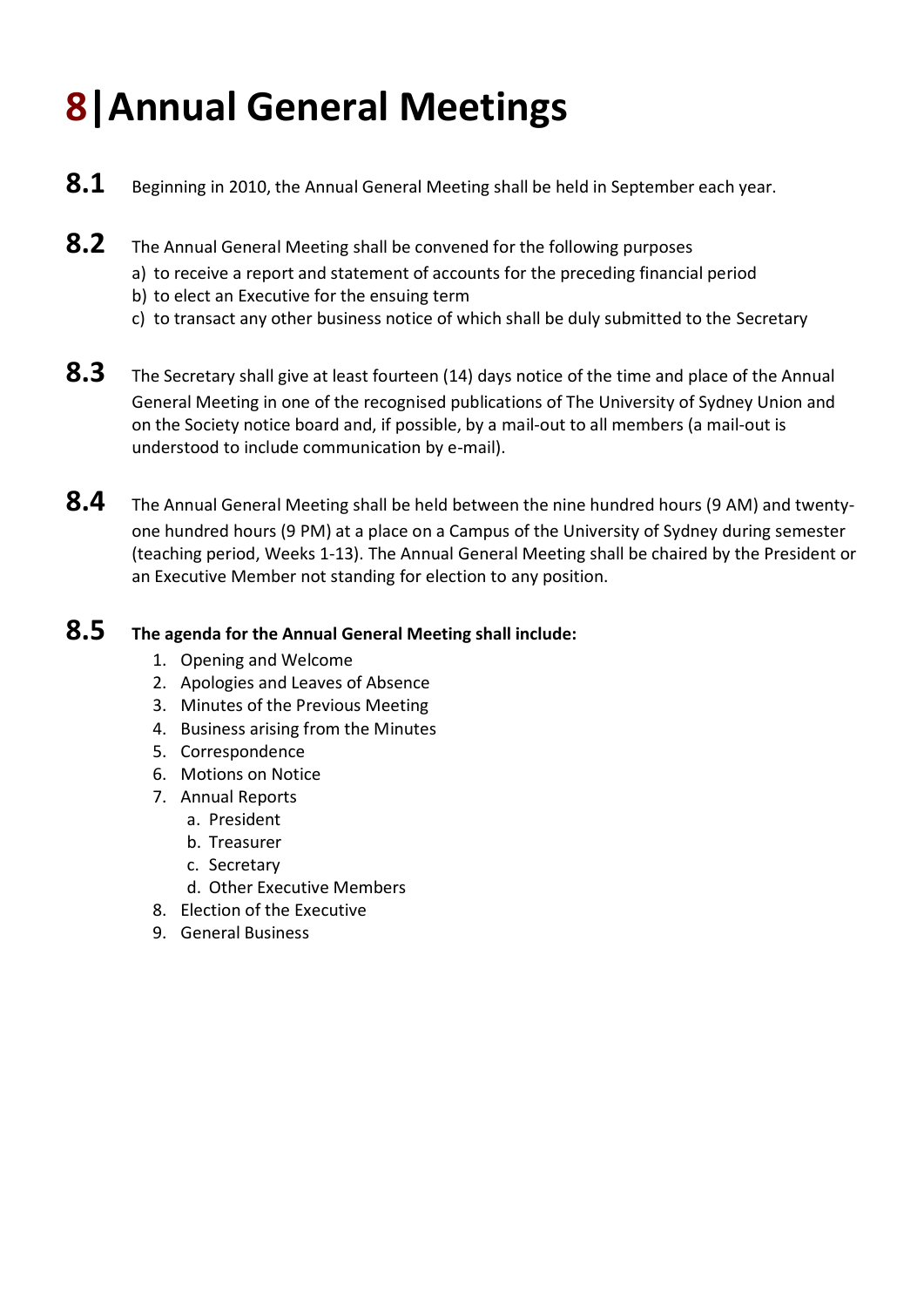# <span id="page-8-0"></span>**9|Elections**

- **9.1** The Executive shall be elected at the Annual General Meeting in the month of September each year.
- **9.2** The members of the Executive will be in Second Year when elected.
- **9.3** The term of the Executive shall commence immediately following the close of the Annual General Meeting and conclude at the close of the Annual General Meeting in the following year.
- **9.4** The Secretary shall give at least fourteen (14) days notice of the time and place of the annual elections in one of the recognised publications The University of Sydney Union and on the Society notice board and, if possible, by a mail-out to all members (a mail-out is understood to include communication by e-mail). **The notice shall state:**
	- i) The day on which nominations open, which day shall be at least fourteen (14) days before the day of the elections
	- ii) The day and time on which nominations close, which shall be no later than the time of the meeting at which the elections are to occur
	- iii) The time, date and venue of the election
	- iv) All members of the Society are eligible to vote
- **9.5** In order to stand for election, nominees must accept nomination.
- **9.6** Every member of the Society shall be entitled to nominate and vote at the Annual General Meeting
- **9.7** Unsuccessful nominees for any Executive position may become nominees for remaining Executive positions if they wish
- **9.8** Before an election the Executive shall nominate a suitable person, not being a candidate for election, to act as Returning Officer. The Returning Officer shall be charged with the conduct of the election, and may appoint suitable persons, not being candidates for election, as Deputy Returning Officer.
- **9.9** The Clubs and Societies Programme Coordinator shall serve as Electoral Arbiter and shall receive any appeals.
- **9.10** Voting shall be by secret ballot, and shall be First Past the Post.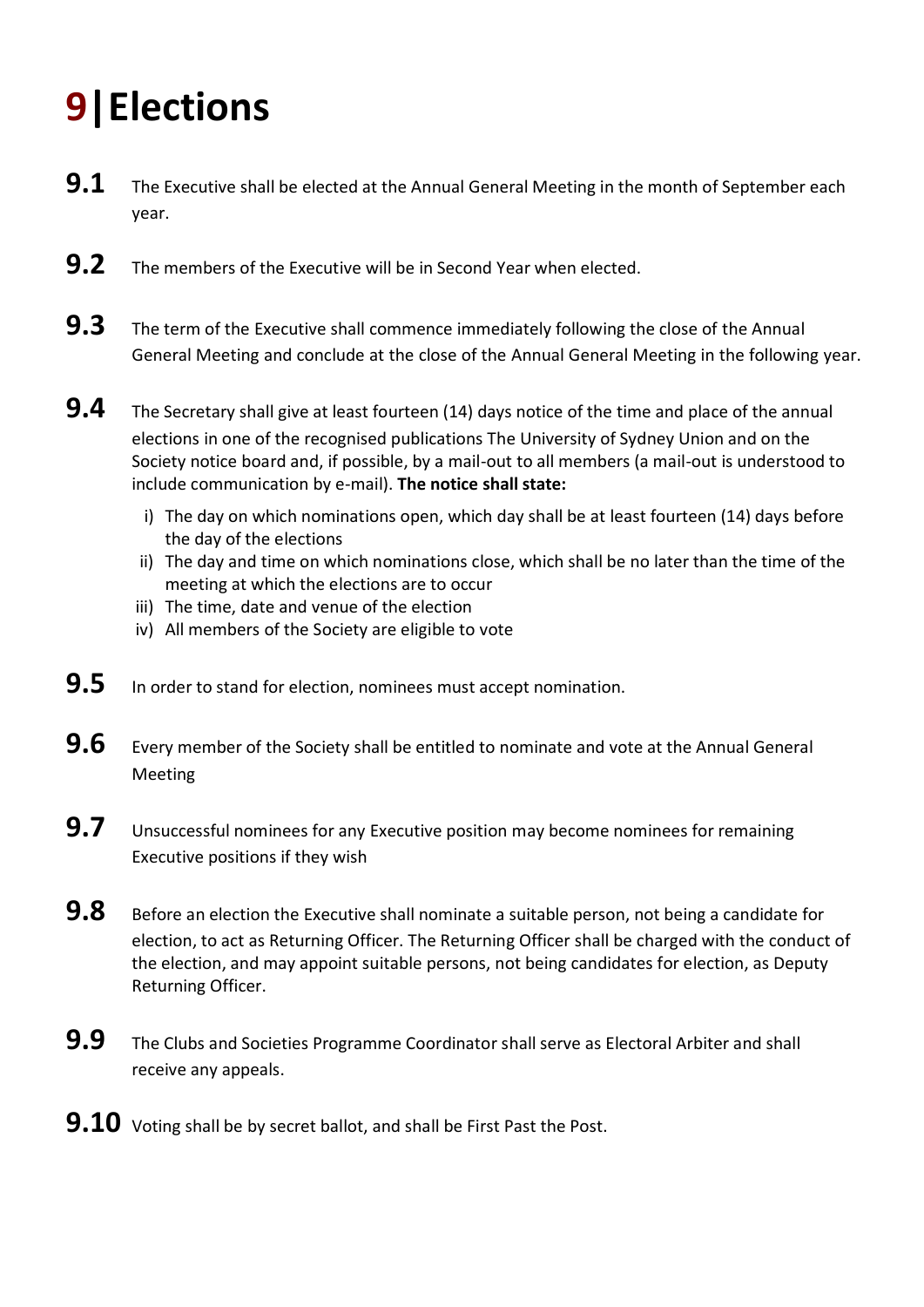### <span id="page-9-0"></span>**10|Alteration to the Constitution**

#### **10.1 This Constitution may be amended by a two-thirds majority of those members present and voting at any General Meeting, provided that:**

- a) written notice of proposed changes has been given to the Secretary not less than seven (7) days before such a meeting,
- b) the said changes do not contravene University of Sydney or University of Sydney Union guidelines,
- c) the Secretary has given notice of those proposed changes to all members through one of the recognized publications of the University of Sydney Union and, if possible, the Society notice board and, if possible, by a mail-out to all members (A mail-out is understood to include communication by e-mail.),
- d) a copy of the amended constitution, and minutes of the meeting at which the amendments were made, are presented to the Clubs and Societies Programme Coordinator of the University of Sydney Union within fourteen (14) days of the meeting,
- e) the amendments are approved by the Clubs & Societies Committee and ratified by the Board of the University of Sydney Union.
- 10.2 Constitutional amendments do not become effective until approved by the Clubs & Societies Committee and ratified by the Board of the University of Sydney Union.

### <span id="page-9-1"></span>**11|Properties & Finances**

- 11.1 All property of the Society shall be vested in the Executive, and shall be dealt with in such manner as directed by the Society in an Executive Meeting.
- **11.2** The Society shall maintain a bank account.
- **11.3** All payments of the Society shall be by cheque, signed by at least two members of the Executive, one of whom must be the Treasurer.
- **11.4** The finances of the Society shall be maintained in accordance with the C&S Handbook for Treasurers produced by the Clubs & Societies Office of The University of Sydney Union, and submitted for audit by the Clubs & Societies Auditor immediately following the Financial Year End of the Society in the month of August each year.
- **Four scholarships of \$250 are to be awarded to three 5<sup>th</sup> year veterinary students and one 4th** year bioscience student at the commencement of their final year to provide assistance for placements.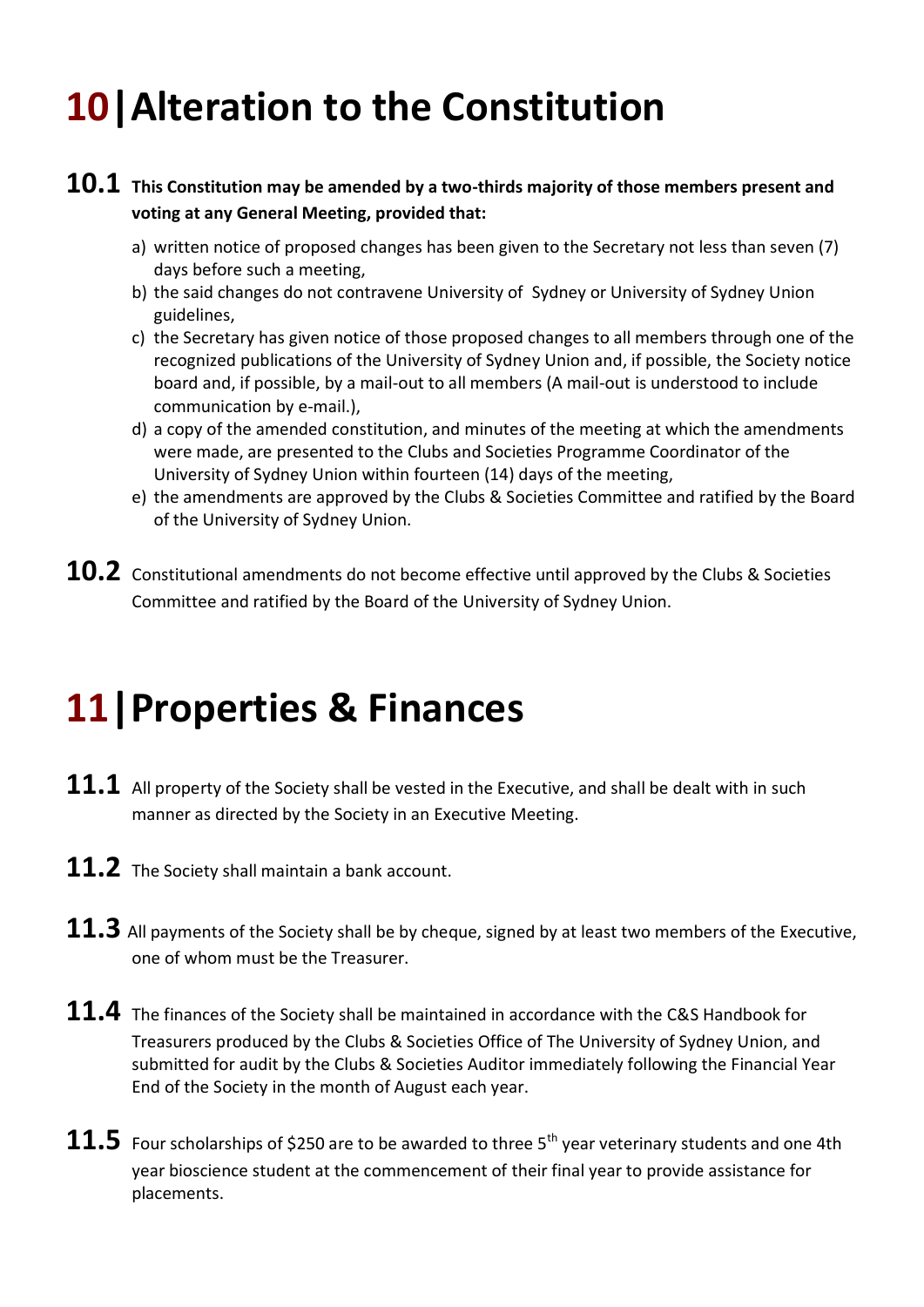# <span id="page-10-0"></span>**12|Dissolution**

- **12.1** The Society may be dissolved by resolution of a two-thirds majority vote of those members present and voting at a General Meeting. If on the dissolution there remain any monies or property, they shall be transferred to a cultural, charitable or educational organization as the Society in a General Meeting may resolve.
- **12.2** The Secretary shall give at least fourteen (14) days notice of the time and place of such a General Meeting through one of the recognized publications of the University of Sydney Union and, if possible, the Society notice board and, if possible, by a mail-out to all members. (A mail-out is understood to include communication by e-mail.)

### <span id="page-10-1"></span>**13|Inactivity**

13.1 The society shall be deemed inactive after any contiguous six month period in which the society does not hold any events or engage in any financial activity. If upon inactivity there remains any monies or properties, the C&S auditor and C&S manager shall become signatories of the Club account and the Clubs and Societies Office shall control such properties and held in trust. After a further six month period, all money will be deposited into a USU administered trust account, and will be returned to the club should it reform. After a total of eighteen months inactivity, all club funds will be transferred to the USU general account.

### <span id="page-10-2"></span>**14|Recognition**

**14.1** The Society shall comply with all requirements of the University of Sydney and the University of Sydney Union for recognition as a registered society of the University of Sydney Union.